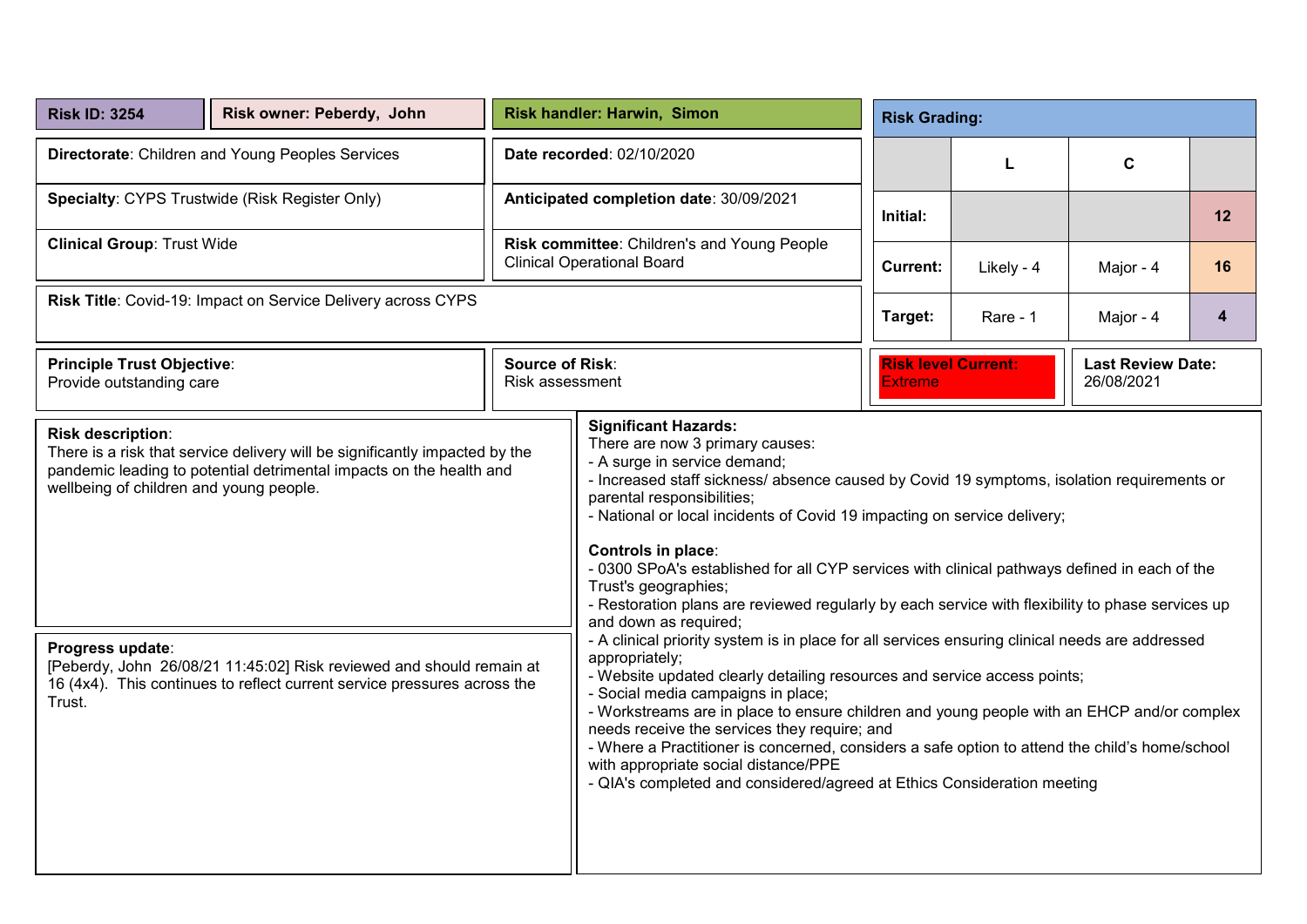| <b>Risk ID: 3250</b>                                                                                                                                                                                                                                                         | Risk owner: Shulver, Debbie | Risk handler: Shulver, Debbie<br><b>Risk Grading:</b>                                                                                          |                                                                                                                                                                                                                                                                                                                                                                                                                                                        |                                                                                                                                                                                                                                                                                                                                                                                                                                                              |             |    |  |  |
|------------------------------------------------------------------------------------------------------------------------------------------------------------------------------------------------------------------------------------------------------------------------------|-----------------------------|------------------------------------------------------------------------------------------------------------------------------------------------|--------------------------------------------------------------------------------------------------------------------------------------------------------------------------------------------------------------------------------------------------------------------------------------------------------------------------------------------------------------------------------------------------------------------------------------------------------|--------------------------------------------------------------------------------------------------------------------------------------------------------------------------------------------------------------------------------------------------------------------------------------------------------------------------------------------------------------------------------------------------------------------------------------------------------------|-------------|----|--|--|
| Directorate: Trustwide                                                                                                                                                                                                                                                       |                             | Date recorded: 04/09/2020                                                                                                                      |                                                                                                                                                                                                                                                                                                                                                                                                                                                        | L                                                                                                                                                                                                                                                                                                                                                                                                                                                            | $\mathbf c$ |    |  |  |
| <b>Specialty: Education &amp; Workforce Development</b>                                                                                                                                                                                                                      |                             | Anticipated completion date: 31/10/2021                                                                                                        | Initial:                                                                                                                                                                                                                                                                                                                                                                                                                                               |                                                                                                                                                                                                                                                                                                                                                                                                                                                              |             | 12 |  |  |
| <b>Clinical Group: Trust Wide</b>                                                                                                                                                                                                                                            |                             | Risk committee: Adult's Clinical Operational<br>Board, Children's and Young People Clinical<br>Operational Board, Strategic Safeguarding Group | <b>Current:</b>                                                                                                                                                                                                                                                                                                                                                                                                                                        | Likely - 4                                                                                                                                                                                                                                                                                                                                                                                                                                                   | Major - 4   | 16 |  |  |
| Risk Title: Emotional impact of work force when exposed to high risk safeguarding incident                                                                                                                                                                                   |                             |                                                                                                                                                | Target:                                                                                                                                                                                                                                                                                                                                                                                                                                                | Likely - 4                                                                                                                                                                                                                                                                                                                                                                                                                                                   | Major - 4   | 16 |  |  |
| <b>Principle Trust Objective:</b><br>Be an excellent employer                                                                                                                                                                                                                |                             | <b>Source of Risk:</b><br>Risk assessment                                                                                                      | <b>Risk level Current:</b><br><b>Last Review Date:</b><br>10/08/2021<br><b>Extreme</b>                                                                                                                                                                                                                                                                                                                                                                 |                                                                                                                                                                                                                                                                                                                                                                                                                                                              |             |    |  |  |
| Risk description:<br>There is a risk that staff who have exposure to high risk safeguarding incidents will experience vicarious trauma,<br>which may have negative impact on their psychological well being. This could result in increase in sickness &<br>retention rates. |                             |                                                                                                                                                |                                                                                                                                                                                                                                                                                                                                                                                                                                                        | increase in staff exposure to high risk safeguarding<br>incidents both from services users & colleagues<br>experiencing domestic abuse/violence alongside<br>unintended consequences of decision made with<br>respect to practice change as a result of Covid 19<br>pandemic management plan<br>Controls in place:<br>Individual risk assessments & reasonable<br>adjustments completed for all staff which are under<br>continued review via 1:1 management |             |    |  |  |
| Progress update:<br>[Shulver, Debbie 10/08/21 15:36:44] Risk reviewed and closure date amended. Discussed at Wider Executive<br>Board and at Strategic Safeguarding board, agreed no change to current risk rating of 16.                                                    |                             |                                                                                                                                                | Access to health & wellbeing service support<br>inclusive of access to counselling provisions &<br>occupational health<br>Specialist safeguarding supervision in place<br>Limited access to additional specialist psychological<br>support<br>Incident management process places emphasis on<br>learning & not blaming or fault finding, always<br>considerate of professional support at both practice<br>level and required emotional impact support |                                                                                                                                                                                                                                                                                                                                                                                                                                                              |             |    |  |  |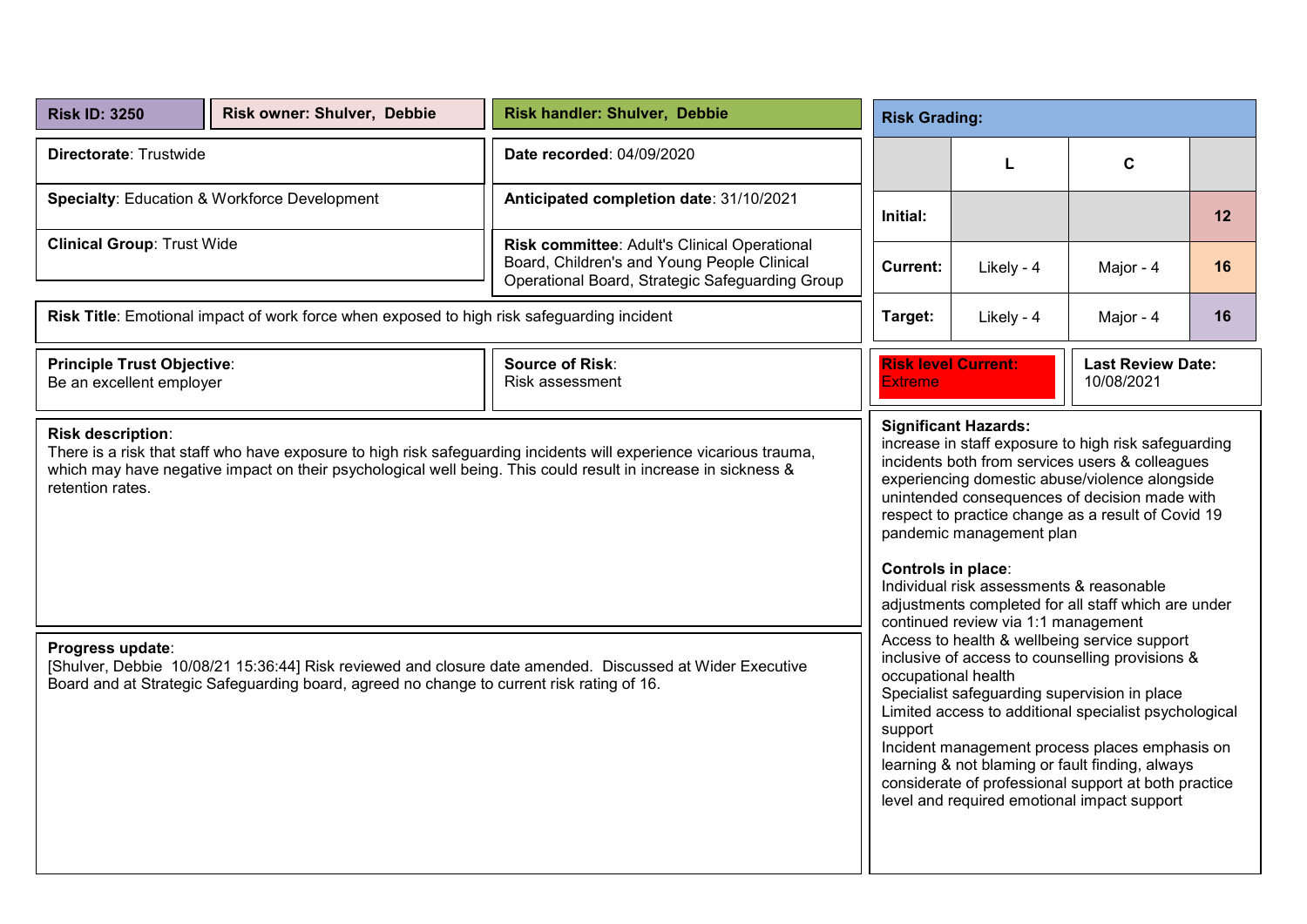| <b>Risk ID: 3182</b>                                                                                                                                                                                                                                                                                                                                                                                                                                                                       | Risk owner: Howard, Kate |                                                                                                                                                                                             | <b>Risk handler: Howard, Kate</b>                                                                                                                                                                                                                                                                                                                                                                                                                                                                                                                                                                                                                                                                                                                                                                                                                                                                                                                                                                                                                                                                                                                                                                                                                                                                                                                                                                                                                                                                                                                                                                                                                                                                                                                                                           | <b>Risk Grading:</b>                         |            |                                        |    |
|--------------------------------------------------------------------------------------------------------------------------------------------------------------------------------------------------------------------------------------------------------------------------------------------------------------------------------------------------------------------------------------------------------------------------------------------------------------------------------------------|--------------------------|---------------------------------------------------------------------------------------------------------------------------------------------------------------------------------------------|---------------------------------------------------------------------------------------------------------------------------------------------------------------------------------------------------------------------------------------------------------------------------------------------------------------------------------------------------------------------------------------------------------------------------------------------------------------------------------------------------------------------------------------------------------------------------------------------------------------------------------------------------------------------------------------------------------------------------------------------------------------------------------------------------------------------------------------------------------------------------------------------------------------------------------------------------------------------------------------------------------------------------------------------------------------------------------------------------------------------------------------------------------------------------------------------------------------------------------------------------------------------------------------------------------------------------------------------------------------------------------------------------------------------------------------------------------------------------------------------------------------------------------------------------------------------------------------------------------------------------------------------------------------------------------------------------------------------------------------------------------------------------------------------|----------------------------------------------|------------|----------------------------------------|----|
| Directorate: Trustwide                                                                                                                                                                                                                                                                                                                                                                                                                                                                     |                          | Date recorded: 03/04/2020                                                                                                                                                                   |                                                                                                                                                                                                                                                                                                                                                                                                                                                                                                                                                                                                                                                                                                                                                                                                                                                                                                                                                                                                                                                                                                                                                                                                                                                                                                                                                                                                                                                                                                                                                                                                                                                                                                                                                                                             |                                              | L          | $\mathbf c$                            |    |
| <b>Specialty: Safeguarding</b>                                                                                                                                                                                                                                                                                                                                                                                                                                                             |                          | Anticipated completion date: 31/12/2021                                                                                                                                                     |                                                                                                                                                                                                                                                                                                                                                                                                                                                                                                                                                                                                                                                                                                                                                                                                                                                                                                                                                                                                                                                                                                                                                                                                                                                                                                                                                                                                                                                                                                                                                                                                                                                                                                                                                                                             | Initial:                                     |            |                                        | 12 |
| <b>Clinical Group: Trust Wide</b>                                                                                                                                                                                                                                                                                                                                                                                                                                                          |                          | Risk committee: Adult's Clinical Operational<br>Board, Children's and Young People Clinical<br>Operational Board, Quality Improvement and<br>Safety Committee, Strategic Safeguarding Group |                                                                                                                                                                                                                                                                                                                                                                                                                                                                                                                                                                                                                                                                                                                                                                                                                                                                                                                                                                                                                                                                                                                                                                                                                                                                                                                                                                                                                                                                                                                                                                                                                                                                                                                                                                                             | <b>Current:</b>                              | Likely - 4 | Major - 4                              | 16 |
| Risk Title: Safeguarding children and adults at risk during Covid-19 Pandemic                                                                                                                                                                                                                                                                                                                                                                                                              |                          |                                                                                                                                                                                             |                                                                                                                                                                                                                                                                                                                                                                                                                                                                                                                                                                                                                                                                                                                                                                                                                                                                                                                                                                                                                                                                                                                                                                                                                                                                                                                                                                                                                                                                                                                                                                                                                                                                                                                                                                                             | Target:                                      | Rare - 1   | Major - 4                              | 4  |
| <b>Principle Trust Objective:</b><br>Provide outstanding care                                                                                                                                                                                                                                                                                                                                                                                                                              |                          | <b>Source of Risk:</b><br>Risk assessment                                                                                                                                                   |                                                                                                                                                                                                                                                                                                                                                                                                                                                                                                                                                                                                                                                                                                                                                                                                                                                                                                                                                                                                                                                                                                                                                                                                                                                                                                                                                                                                                                                                                                                                                                                                                                                                                                                                                                                             | <b>Risk level Current:</b><br><b>Extreme</b> |            | <b>Last Review Date:</b><br>03/09/2021 |    |
| Risk description:<br>Safeguarding There is a risk that abuse and neglect will not be<br>identified and acted upon at the earliest opportunity, to provide a timely<br>assessment and intervention to mitigate further harm to children and<br>adults at risk due to changes in service provision through the Covid19<br>pandemic.<br>Progress update:<br>[Howard, Kate 03/09/21 13:02:22] Reviewed closure date, risk<br>reviewed in the safeguarding huddle and outcome remains the same. |                          |                                                                                                                                                                                             | <b>Significant Hazards:</b><br>Redefinition of 'Essential services' during Covid 19 pandemic including delivery mode ie reducing face to face<br>contact with clients and therefore opportunities for staff to undertake holistic assessment of need<br>There has been a decrease in the face to face and direct contact with clients and a greater reliance on virtual<br>platforms for contacts due to social distancing government directive. This is likely to lead to a reduction in the<br>opportunities to undertake holistic assessments of clients and therefore reduce identification of abuse and<br>neglect.<br>Controls in place:<br>Robust leadership across Trust<br>SOP's issued to staff around face-to-face contact<br>Regular system meetings/oversight in place via SitRep meetings and senior leadership meetings attended by<br>safeguarding teams.<br>Business continuity Plan in place and being updated at each element of change noted to include decision<br>making and assurances.<br>Caseload risk assessments are in place for each service and are being reviewed by caseholders and<br>supported by team managers.<br>Safeguarding is an essential service, the expectations that professionals will continue to exercise their<br>safeguarding responsibilities.<br>Safeguarding provisions remain in place to support MASH and adult safeguarding concerns.<br>Safeguarding professionals continue to provide advice, guidance and ad hoc supervision.<br>Incidents continue to be reviewed and monitored via governance process.<br>The adult safeguarding provision has been increased to support the increase of workload.<br>Recruitment processes in place, alongside conversation with key commissioners as part of agreed escalation<br>frameworks |                                              |            |                                        |    |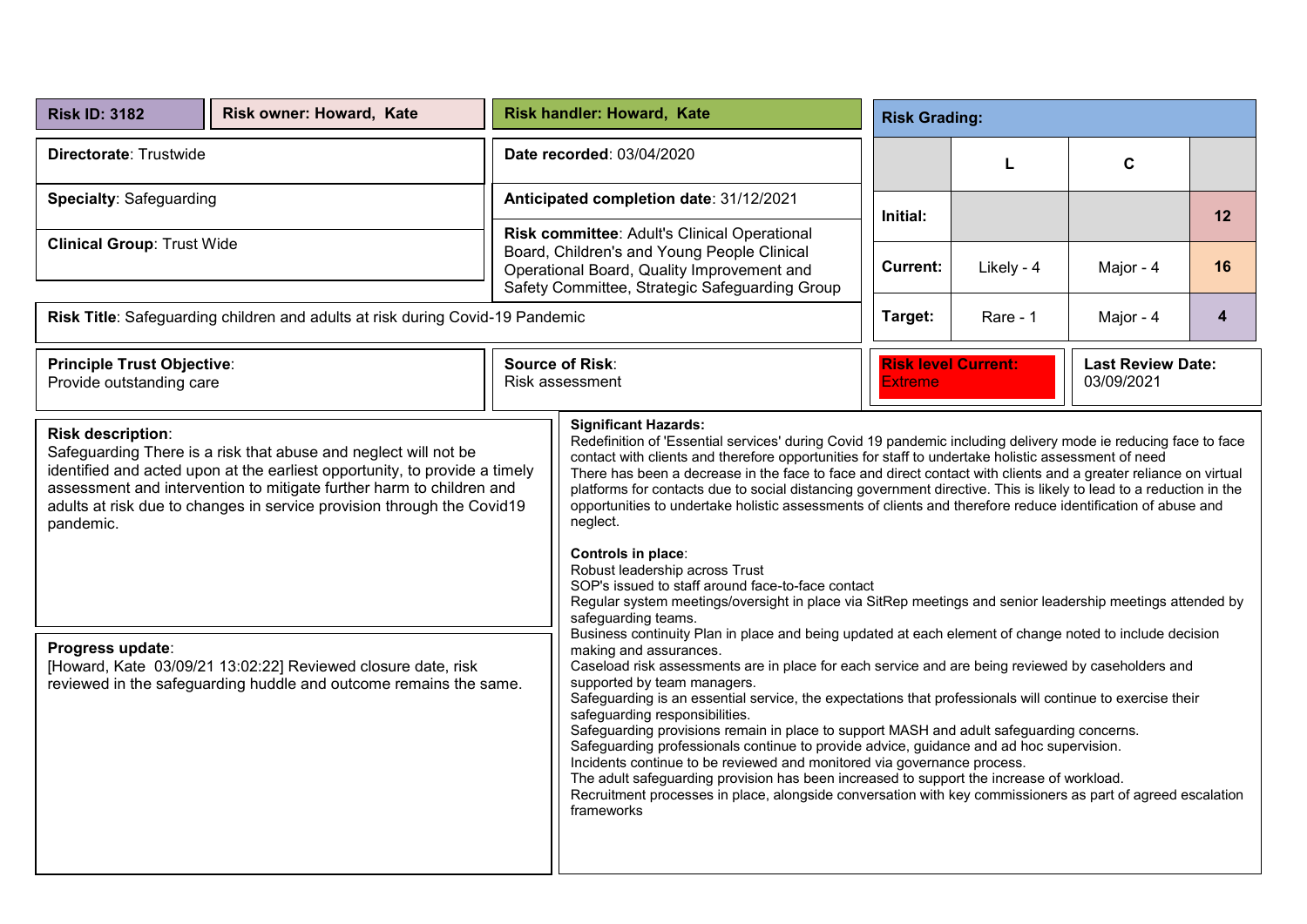| <b>Risk ID: 3120</b>                                                                                                                                                                                                                                                                                                                                                                                                                                                                                         | <b>Risk owner: Williams, Mrs</b>                                       | Risk handler: Williams, Mrs Augustina                                                                                                | <b>Risk Grading:</b>                                                                                                                                                                                                                                                                                                                                                                                                                                                                                                                                                                                                                                                                                                                                                                                                                                                                                                                                                                                                                                             |                                              |                       |                                        |    |
|--------------------------------------------------------------------------------------------------------------------------------------------------------------------------------------------------------------------------------------------------------------------------------------------------------------------------------------------------------------------------------------------------------------------------------------------------------------------------------------------------------------|------------------------------------------------------------------------|--------------------------------------------------------------------------------------------------------------------------------------|------------------------------------------------------------------------------------------------------------------------------------------------------------------------------------------------------------------------------------------------------------------------------------------------------------------------------------------------------------------------------------------------------------------------------------------------------------------------------------------------------------------------------------------------------------------------------------------------------------------------------------------------------------------------------------------------------------------------------------------------------------------------------------------------------------------------------------------------------------------------------------------------------------------------------------------------------------------------------------------------------------------------------------------------------------------|----------------------------------------------|-----------------------|----------------------------------------|----|
| Directorate: Luton Community                                                                                                                                                                                                                                                                                                                                                                                                                                                                                 |                                                                        | Date recorded: 23/12/2019                                                                                                            |                                                                                                                                                                                                                                                                                                                                                                                                                                                                                                                                                                                                                                                                                                                                                                                                                                                                                                                                                                                                                                                                  |                                              | L                     | C                                      |    |
| <b>Specialty: Children Services (Luton)</b>                                                                                                                                                                                                                                                                                                                                                                                                                                                                  |                                                                        | Anticipated completion date: 31/12/2021                                                                                              |                                                                                                                                                                                                                                                                                                                                                                                                                                                                                                                                                                                                                                                                                                                                                                                                                                                                                                                                                                                                                                                                  | Initial:                                     |                       |                                        |    |
| Clinical Group: Children's Community Paediatrics - Edwin<br>Lobo (Luton)                                                                                                                                                                                                                                                                                                                                                                                                                                     |                                                                        | Risk committee: Bedfordshire & Luton Clinical<br>Operational Board, Children's and Young People<br><b>Clinical Operational Board</b> |                                                                                                                                                                                                                                                                                                                                                                                                                                                                                                                                                                                                                                                                                                                                                                                                                                                                                                                                                                                                                                                                  | <b>Current:</b>                              | Almost<br>Certain - 5 | Moderate - 3                           | 15 |
|                                                                                                                                                                                                                                                                                                                                                                                                                                                                                                              | Risk Title: Service Capacity within Luton Community Paediatric Service |                                                                                                                                      |                                                                                                                                                                                                                                                                                                                                                                                                                                                                                                                                                                                                                                                                                                                                                                                                                                                                                                                                                                                                                                                                  | Target:                                      | Likely - 4            | Moderate - 3                           | 12 |
| <b>Principle Trust Objective:</b><br>Provide outstanding care                                                                                                                                                                                                                                                                                                                                                                                                                                                |                                                                        | <b>Source of Risk:</b><br>Meetings                                                                                                   |                                                                                                                                                                                                                                                                                                                                                                                                                                                                                                                                                                                                                                                                                                                                                                                                                                                                                                                                                                                                                                                                  | <b>Risk level Current:</b><br><b>Extreme</b> |                       | <b>Last Review Date:</b><br>02/09/2021 |    |
| <b>Risk description:</b><br>There is a risk that delays for initial assessments and follow up appointments will<br>continue, leading to continued 18 week RTT breaches and CYP and family<br>delays.<br>Progress update:<br>[Williams, Augustina Mrs 02/09/21 14:27:41] data not available at time of report<br>No significant change from previous report. Team Session with AD of<br>Organistaional Development rescheduled to 13.09.2021.<br>Agency Locum Consultant due to start 13.09.2021 for 3 months |                                                                        |                                                                                                                                      | <b>Significant Hazards:</b><br>- Covid 19 restrictions have limited locum staff availability.<br>- Staff sickness COVID and non COVID related.<br>- Challenges in recruiting to 2 vacant Consultant Paediatrician posts.<br>Non Covid related factors:<br>- Service demand does not meet commissioned capacity.<br>- Increased volume of Children with complex needs.<br>- Diagnostic requirements within the system increase service demand.<br>Controls in place:<br>- 2 Consultant and Speciality Dr posts advertised<br>- Additional ADOS/ BOSA assessments have been procured.<br>- A comprehensive demand & capacity model has been submitted to commissioners.<br>- Monthly check in with parent carer forums and stakeholder is in place.<br>- Additional specialist Nurses have been recruited.<br>- Specialist Nurse tel advice line and a SEND facilitator are now in post to support<br>Children and families on the waiting list.<br>- Successful Bid to NHSE BLMK Pan Beds initiative to improve diagnostic pathway for<br>Children & Young People |                                              |                       |                                        |    |